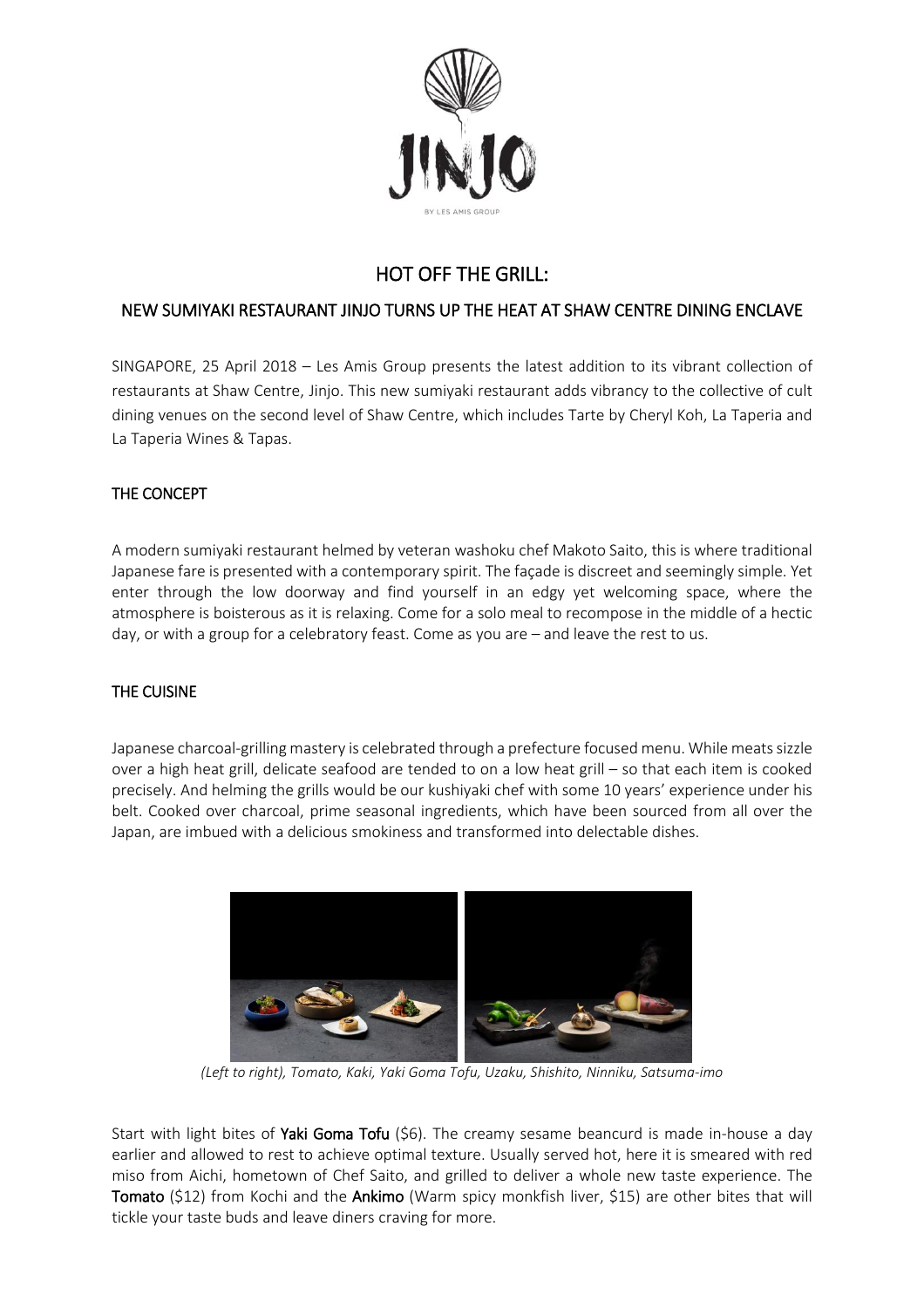

Next, dive into Jinjo's range of charcoal grilled items which have been salted to the right degree so that the fullest flavours are extracted. From Ishikawa comes the premium white fish Nodoguro (Black throat sea perch, \$26). This prized catch is grilled and served with pickles that lift the rich flavours of the fish. Even humble ingredients are carefully sourced: think sweet leeks (Negi, \$6) from Gunma; garlic from Aomori (Ninniku, \$14); and sweet potato (Satsuma-Imo, \$20) harvested in Chiba for Spring and Summer, and in Okinawa for Autumn and Winter – just so that diners get the best flavours of the season.



*(Left to Right) Hokkaido King Crab Leg, Truffle*

Chef Saito puts lesser-known regional dishes in the spotlight too, such as Seseri (\$18), a Miyazaki-style ofserving grilled chicken neck by tossing the shredded meat in a spicy ponzu sauce, which isthen grilled over hay. At Jinjo, the comforting **Donabe** (from \$35 onwards), which serves 2-4 diners, also takes centre stage. Short-grain rice from Fukui – together with a range of ingredients spanning unagi and Hokkaido King Crab to US 400-day grain fed Angus sirloin and truffle – are slow-cooked in claypots specially imported from Japan. Invitingly fragrant, wonderfully toothsome and with an addicting okoge – the crusty scorched rice at the base – it is the perfect sharing dish to complete the meal.

Chef Saito also works closely with local Japanese produce purveyors to secure the best harvests from the sea. Three times a week, a 'mystery box' containing an assortment of prime catches are delivered to the restaurant. This not only gives diners a special taste of regional Japanese seafood, but also serves as an opportunity for Chef Saito and his culinary team to flex their creative muscles.

In curating a menu of balanced flavours, Chef Saito does not limit himself to only Japanese ingredients either. Instead, he selects the ingredients best suited for grilling so that the dish is elegantly nuanced rather than overly rich. His deep understanding of traditional Japanese cuisine, honed through 23 years of working in the finest restaurants in Japan and Singapore, also allows him to craft creative dishes that are distinctly Japanese in essence. For example, a **Chawanmushi** (\$10) with kuruma ebi is given a twist with classic French sauce Americiane, a tomato-wine sauce often used in seafood dishes.

End the meal on a sweet note with Jinjo's range of desserts. Chef Saito prepares his signature Warabimochi daily, and this confection of tender rice cake topped with Kinako powder is smooth and fine in texture. The secret warabimochi recipe is so fiercely guarded that not even Chef Saito's team have full knowledge of the ingredients used.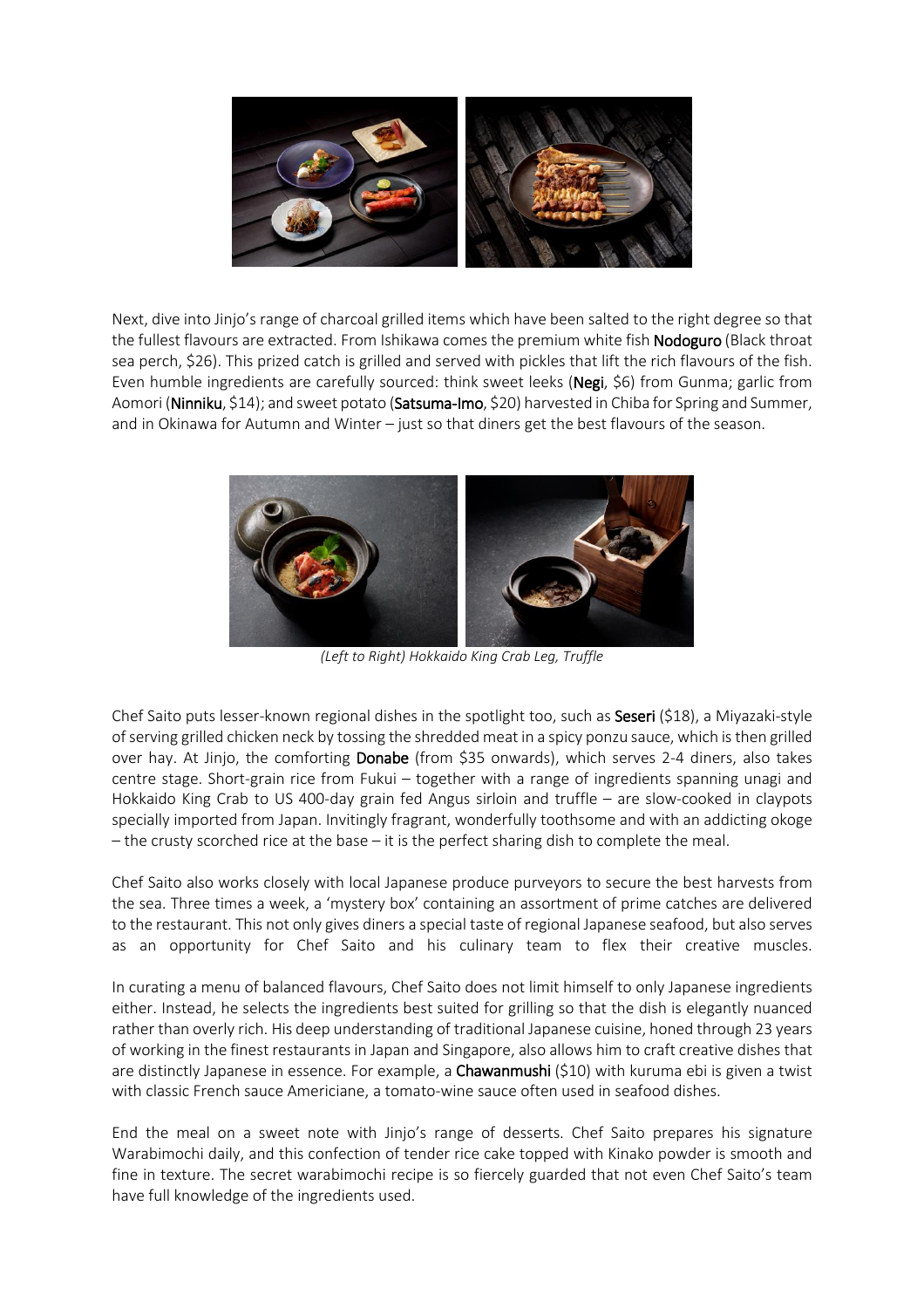# THE SAKE

The dining experience at Jinjo is completed by a selection from our extensive sake menu. Curated to match the taste profile of Jinjo's sumiyaki offerings, the list is also a representation of the different prefectures of Japan. Our list spans from aged to sparkling sakes, and does not end there.

Tatenokawa, the first Junmai-Daiginjo only brewery in the Ginjo prefecture of Yamagata has been appointed to brew some sublime drops exclusively for Jinjo on a limited production basis of only 500 bottles. A selection of Japanese craft beers and sake-based cocktails add further variety, complementing the creative edge of the cuisine.

- END -